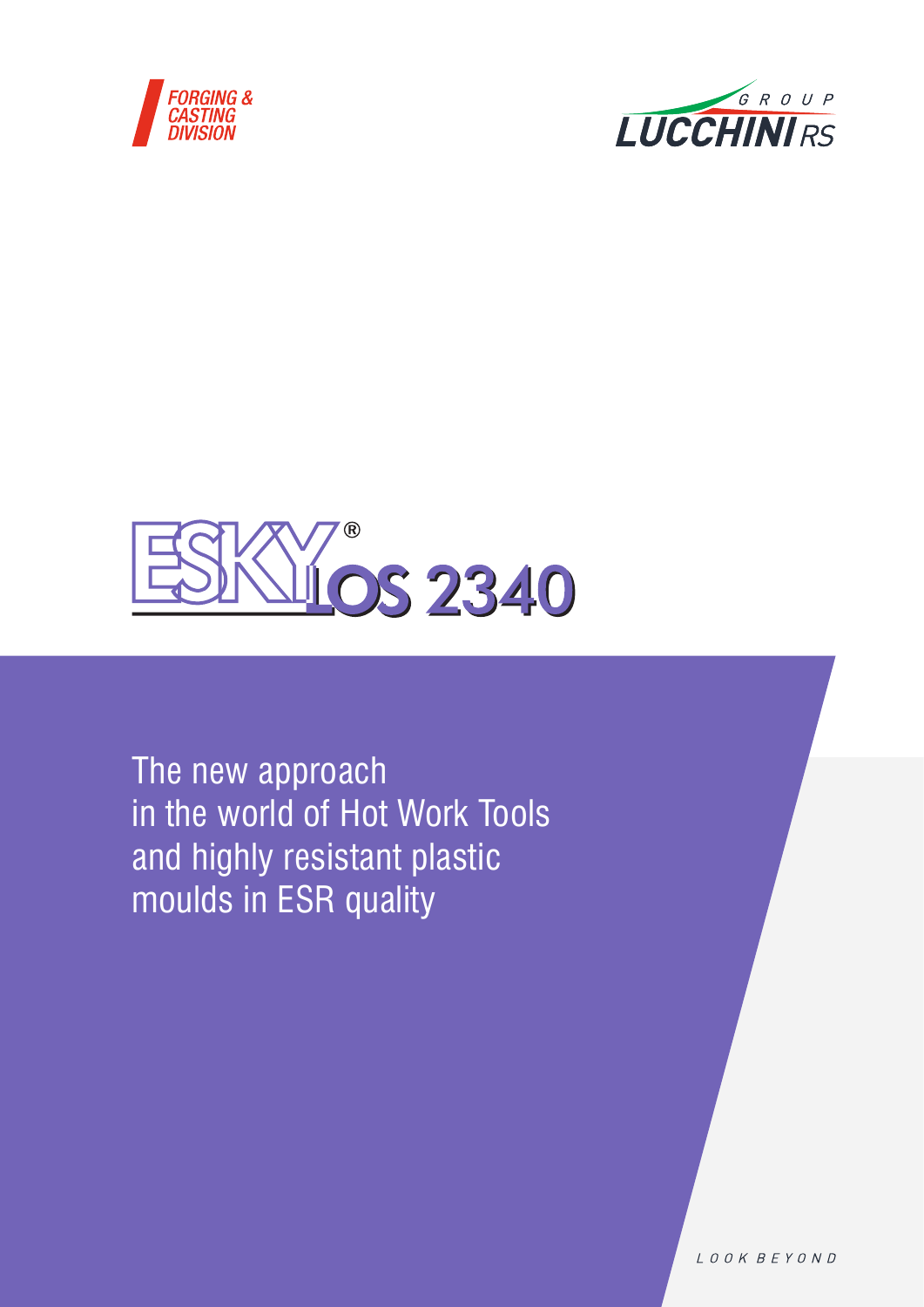





### General characteristics

EskyLos® 2340 is a high alloyed Chromium-Molybdenum-Vanadium Hot Work Tool steel characterised by a low Silicon content and by special micro-alloying elements.

This steel grade has been expressly designed for tools that have to work in a wide temperature range, without compromising toughness.

Because it is produced by ESR process, EskyLos® 2340 is particularly suited for production of complex tools subjected to high mechanical stress.

The advantages offered by the technology of Electro Slag Remelt ESR are:

- increasing in toughness;
- elevated grade of micro purity;
- high isotropy of the material;
- extremely low segregation level.

EskyLos® 2340 is the result of years of research and experimentation of Lucchini RS in the field of Hot Work Tool steels.

This new steel is able to support the most severe thermal stresses, without significant reduction in mechanical properties, due to high temperature.

The strong points of this steel are:

- high resistance to thermal shock and to heat cracking;
- good mechanical characteristics in hot and cold condition;
- excellent mechanical properties in the ductile-brittle transitional phases;
- excellent toughness in hot and cold conditions;
- high resistance to tempering;
- excellent machinability in annealed conditions.

EskyLos® 2340 is the ideal choice in hot applications where it is necessary to maintain unaltered the mechanical properties of the material in all the phases of the process, including the most critical moments on start-up.

EskyLos® 2340 is normally supplied in sections up to 500 mm in thickness, in annealed condition with hardness below 220 HB, to guarantee optimum machinability.

With suitable hardening followed by at least two appropriate tempers, EskyLos® 2340 can even reach a hardness up to 50 HRC without penalising toughness.

Constant development in hot processing technologies require the use of EskyLos® 2340, thanks to its high resistance to thermal fatigue and to temperature wear.

Thanks to the quasi-isotropic properties of ESR quality, EskyLos® 2340 represents also one of the most important tough options, for highly resistant plastic moulds that need very high pressure strength, excellent resistance to abrasion, also in combination with different surface coatings, and improved toughness in the mean time.

The increasing in the use of synthetic and abrasive materials has led manufacturers to use EskyLos® 2340 also when suitability for polishing and graining, combined with abrasion and compression resistance, are required.

EskyLos® 2340 is 100% ultrasonically inspected, according to the most demanding of NDT standards and it represents a innovative way to obtain high quality tools, collecting a very long mould life and optimizing the environmental sustainability of the product, with a suited steel grade design, that guarantees the minimum use of virgin materials.

It is difficult to predict the improvement that a innovative material will provide over the traditional one: it's only the feedback from service and the cooperation with customers that can validate the longer mould life of the proposed materials.

EskyLos® 2340 is demonstrating impressive resistance to fatigue in many applications and a significantly longer mould life than conventional Hot Work Tool steel grades.

Continuous improvement of materials technology is managed in safety and in accordance with eco-consistency and sustainability criteria, because Lucchini RS believes that Safety and Environment are the main priorities in all the phases of the manufacturing process.

EskyLos® 2340 is also designed with the aim to guarantee the minimum use of virgin materials, moving toward the use of scrap categories difficult to be recycled, that can became food for the steel making production of EskyLos® 2340.

**2** EskyLos® 2340 / Rev.01 / 10.2020

The content of this brochure is intended for information only and cannot be considered as binding in connection with the supply of material. All information, except for the cases of law, are strictly confidential and can only be disclosed with permission of Lucchini RS S.p.A.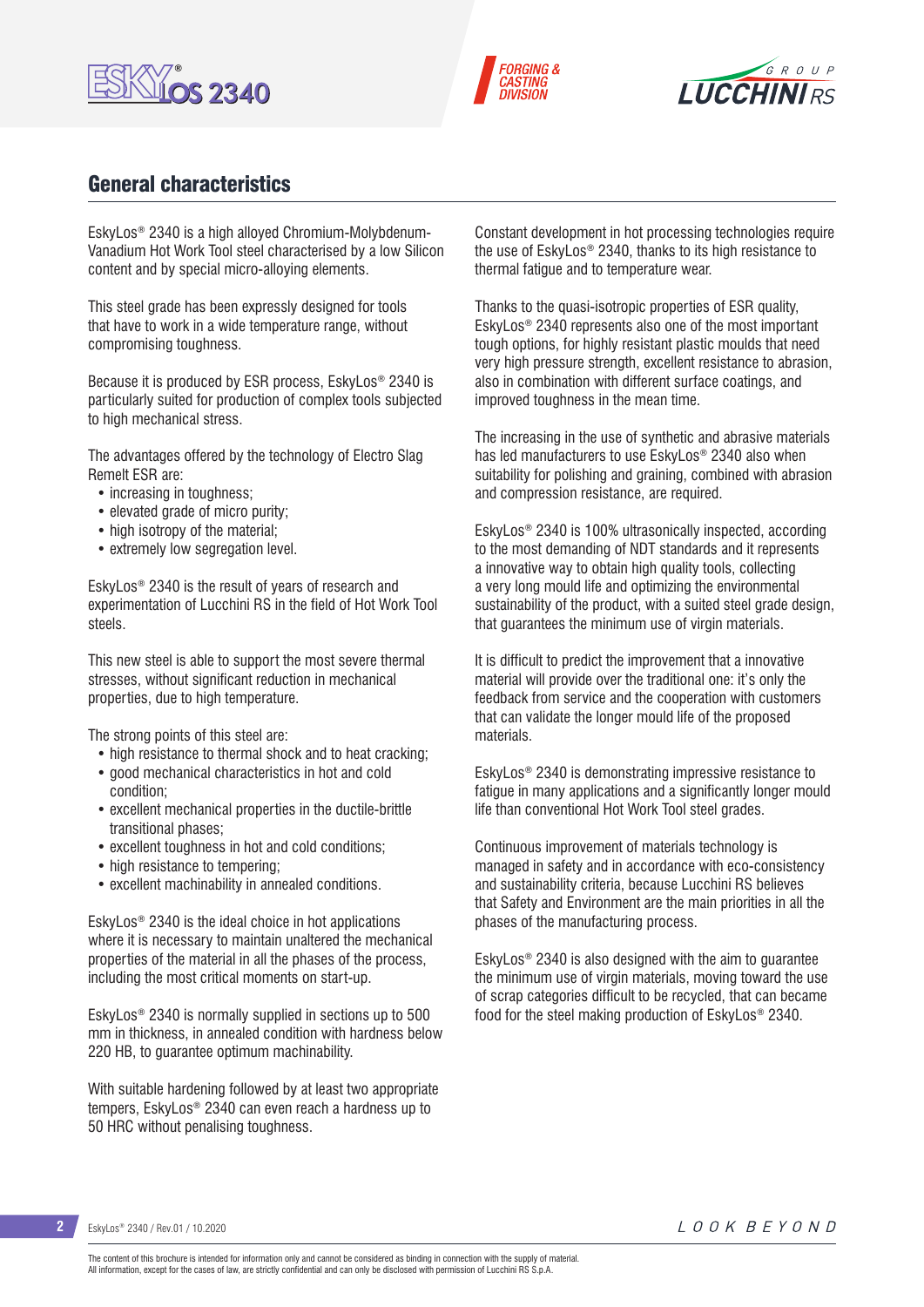





### Chemical analysis

|                         | Range | $C[\%]$ | Si [%] | Mn $[%]$ | $Cr$ [%] | Mo [%] | $V[\%]$ | $S[\%]$                  | P[%]  |
|-------------------------|-------|---------|--------|----------|----------|--------|---------|--------------------------|-------|
| ESK<br><u>Níos 2340</u> | min   | 0,32    | 0, 10  | 0,30     | 4,80     | ,20    | 0,30    | $\overline{\phantom{0}}$ |       |
| Alloying [% in weight]  | max   | 0,40    | 0,30   | 0,50     | 5,50     | ,50    | 0,50    | 0,003                    | 0,015 |

Heat analysis obtained during the pouring of the steel: in accordance with NADCA #207, as show in the table.

Product analysis: in order to consider the possible deviations due to the analytical reproducibility and the heterogeneity of the steel, the range of the chemical composition applicable to product analysis is usually wider than the one applicable to the heat analysis for C and Cr values. This point is regulated by the Table 6 of DIN 17 350.

### Main applications

EskyLos® 2340 lends itself to the following applications:

- dies for aluminium stamping;
- low pressure dies;
- moulds for gravity casting;
- containers for presses;
- matrices for aluminium extrusion;
- heels for extrusion presses;
- jackets for extrusion presses;
- injection moulds:
- special plastic moulds for the automotive industry and optical parts (head lamp components);
- dies and gauges for PVC extrusion.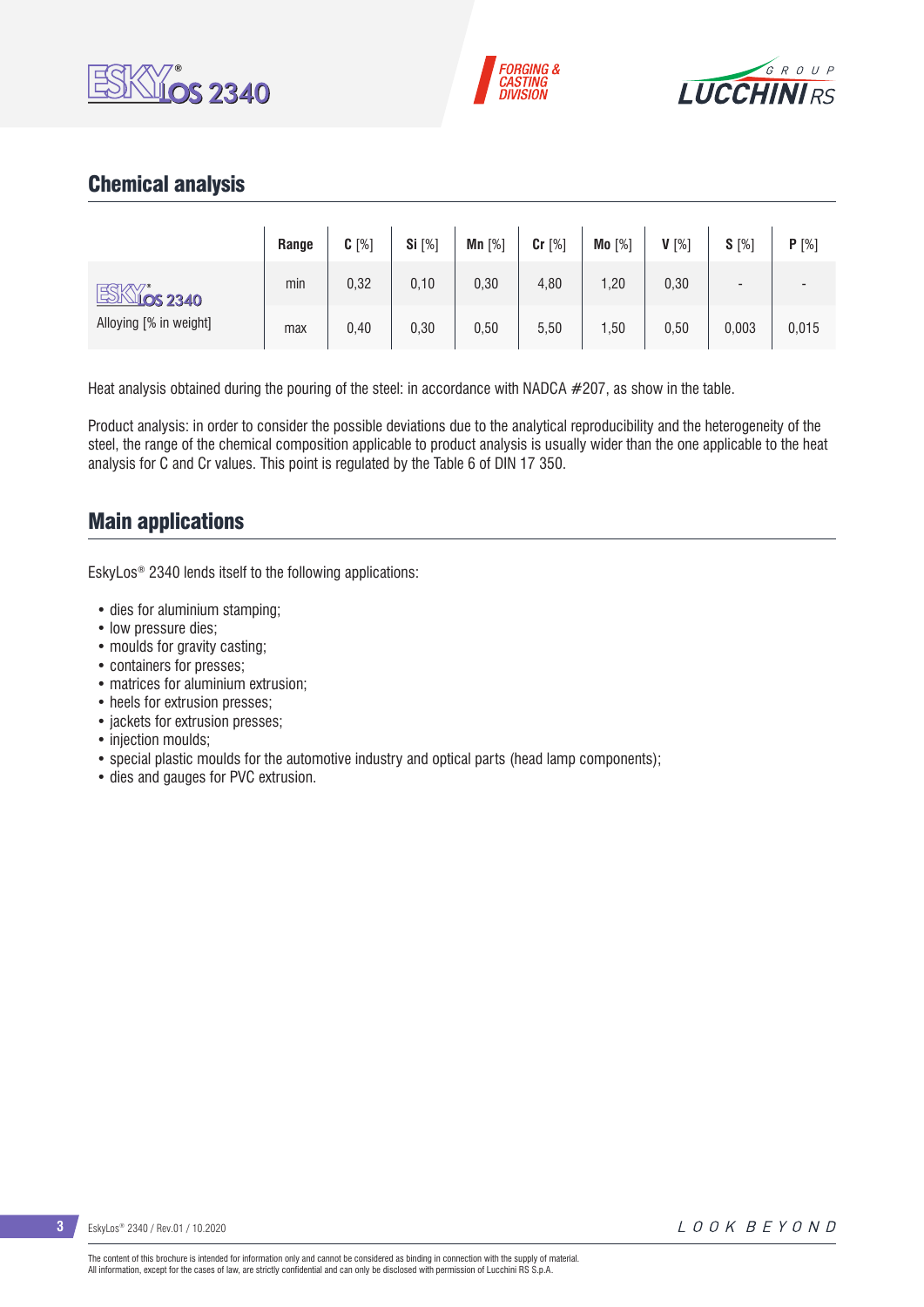





# Physical and mechanical properties

#### *Main physical properties*

| OS 2340                                                       | $20^{\circ}$ C | $400^{\circ}$ C | $600\degree$ C |
|---------------------------------------------------------------|----------------|-----------------|----------------|
| Modulus of elasticity [GPa]<br>$(1GPa = 1000 MPa)$            | 210            | 186             | 167            |
| Coefficient of thermal<br>expansion from 20 °C<br>at [10-6/K] |                | 12,0            | 12,8           |
| Thermal conductivity<br>[W/mK]                                | 24,7           | 27,8            | 29,5           |

*Main mechanical properties*

| <b>OS 2340</b>                           | $400^{\circ}$ C | $500^{\circ}$ C | $600\degree C$ |
|------------------------------------------|-----------------|-----------------|----------------|
| Ultimate Tensile strength<br>(UTS) [MPa] | 1.170           | 970             | 660            |
| <b>Yield stress</b><br>(YS) [MPa]        | 920             | 760             | 485            |

The data are average values taken from a test piece hardened at 980° C, quenched and with a final temper to give a hardness of 44HRc.



### Heat treatments

EskyLos® 2340 is supplied in the annealed condition. If a different hardness is required or if heat treatment is needed, we suggest applying the following parameters.

This information is only indicative and must be adapted depending on the different heat treatment facilities employed and on the thickness of the bar. For any question and particular requirement don't hesitate to contact our technical staff of Metallurgy & Laboratories Department.

#### *Soft annealing*

| Suggested temperature | 850 °C                                                                                |
|-----------------------|---------------------------------------------------------------------------------------|
| Temperature increase  | Max 50 $\degree$ C/h                                                                  |
| Soaking time          | Minimum 120 min from when the<br>temperature settles                                  |
| Cooling               | Slow in the furnace at max 25 $\degree$ C/h<br>to $600 °C$ , then at room temperature |

Soft annealing is recommended where it is necessary to improve the machinability of the tool. After annealing a hardness of max 220 °C is achieved.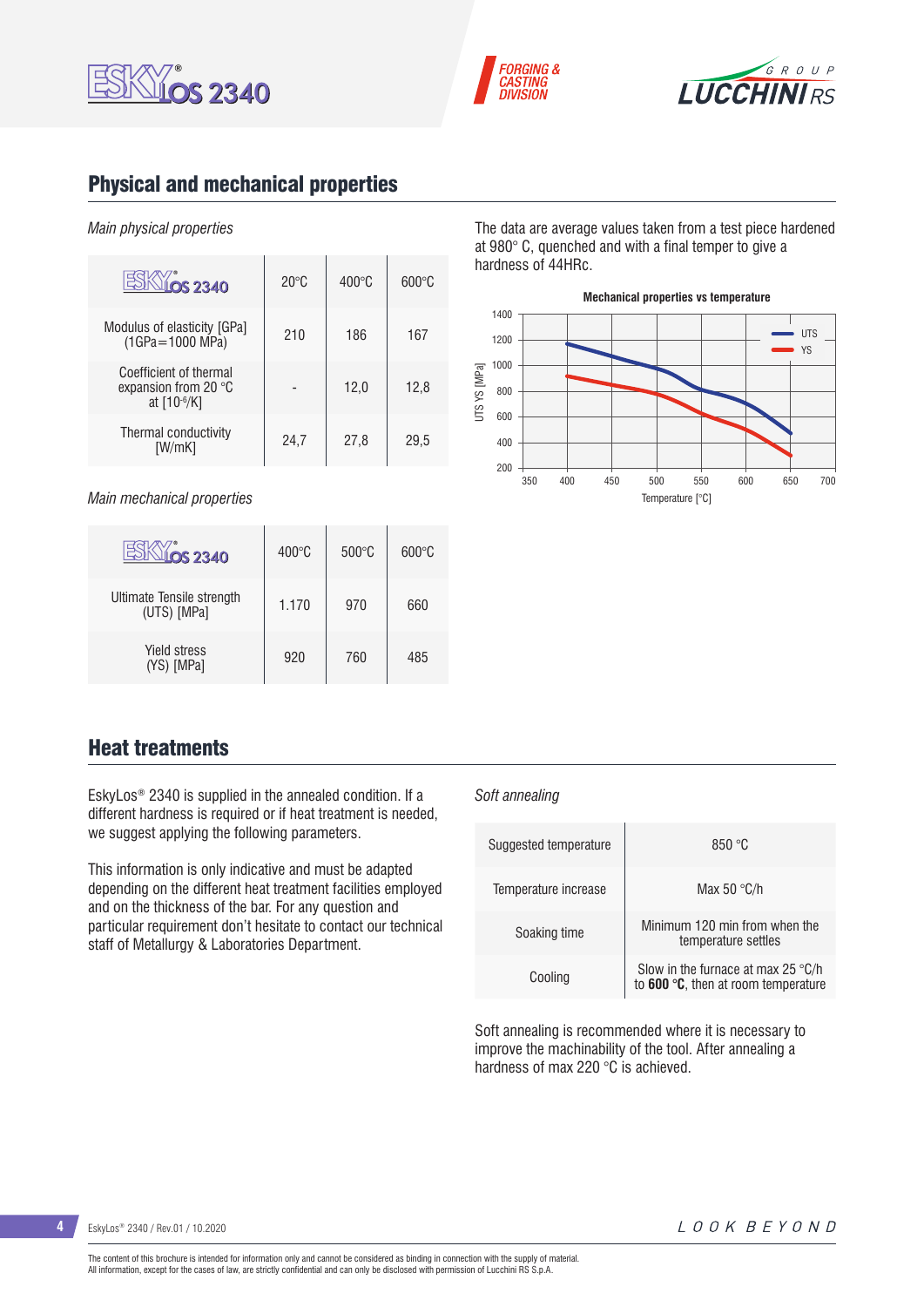





#### *Stress Relieving*

| Suggested temperature | 650 °C                                                                             |
|-----------------------|------------------------------------------------------------------------------------|
| Temperature increase  | Max $100 °C/h$                                                                     |
| Soaking time          | Minimum 120 min from when the<br>temperature settles                               |
| Cooling               | Slow in the furnace at max 25 $\degree$ C/h<br>to 200°C, then at room temperature. |

If the suggested temperature is lower than the tempering temperature, the stress relieving temperature will be 50° C lower than the tempering temperature previously applied.

Stress relieving is recommended where it is necessary to eliminate residual stresses induced by mechanical working or by a preceding heat treatment.

#### *Hardening*

Hardening should be carried out after the material has been pre-heated according to the following table.

We suggest to carry out hardening on material supplied in the annealed condition and tempering immediately afterwards.

| First pre-heating<br>temperature  | 400 °C                                                    |  |  |  |  |  |
|-----------------------------------|-----------------------------------------------------------|--|--|--|--|--|
| Temperature increase              | Max $150 °C/h$                                            |  |  |  |  |  |
| Soaking time                      | 25 min every 25 mm thickness<br>or when $(Ts-TC) < 90$ °C |  |  |  |  |  |
|                                   |                                                           |  |  |  |  |  |
| Second pre-heating<br>temperature | 600 °C                                                    |  |  |  |  |  |
| Temperature increase              | Max $150 °C/h$                                            |  |  |  |  |  |
| Soaking time                      | 20 min every 25 mm thickness<br>or when $(Ts-TC) < 90$ °C |  |  |  |  |  |

| Third pre-heating<br>temperature | 800 °C                                                    |
|----------------------------------|-----------------------------------------------------------|
| Temperature increase             | Max $150 °C/h$                                            |
| Soaking time                     | 20 min every 25 mm thickness<br>or when $(Ts-Tc) < 90$ °C |

The first preheat at 400 °C is advisable to eliminate the accumulated stresses caused resultant from mechanical working. The successive preheats at 600°C and 800°C are necessary to homogenise the temperature of the piece. Rate of increase is 150°C per hour.

The soaking time is calculated from the thickness of the piece and will vary with the temperature, as indicated in the table.

Alternatively, the time can be adjusted on the basis of the difference between the Internal temperature (Tc) and the Surface temperature (Ts) of the piece, measured by means of two thermocouples.

After the third pre-heat at 800 °C, the austenitising temperature should be reached as quickly as possible and maintained for 30 min from when (Ts-Tc) < 15 °C or on the basis of the following formula:

 $t = (x + 39)/2$  $t =$  soaking time [min]  $x =$  thickness [mm]

| Austenitizing temperature | 980-1010 °C                                               |
|---------------------------|-----------------------------------------------------------|
| Temperature increase      | $>150^{\circ}$ C/h                                        |
| Soaking time              | $t = (x + 39) / 2$ or 30 min<br>from when (Ts-Tc) < 15 °C |
| Cooling                   | Air, vacuum cooling, salt bath,<br>polymer in H2O         |

A controlled quench rate provide optimim metallurgical properties, while minimizing distorsion and risk of cracking. Methods can be different, such as molten salt austenitizing, quenching, vacuum austenitizing and pressurized gas quenching.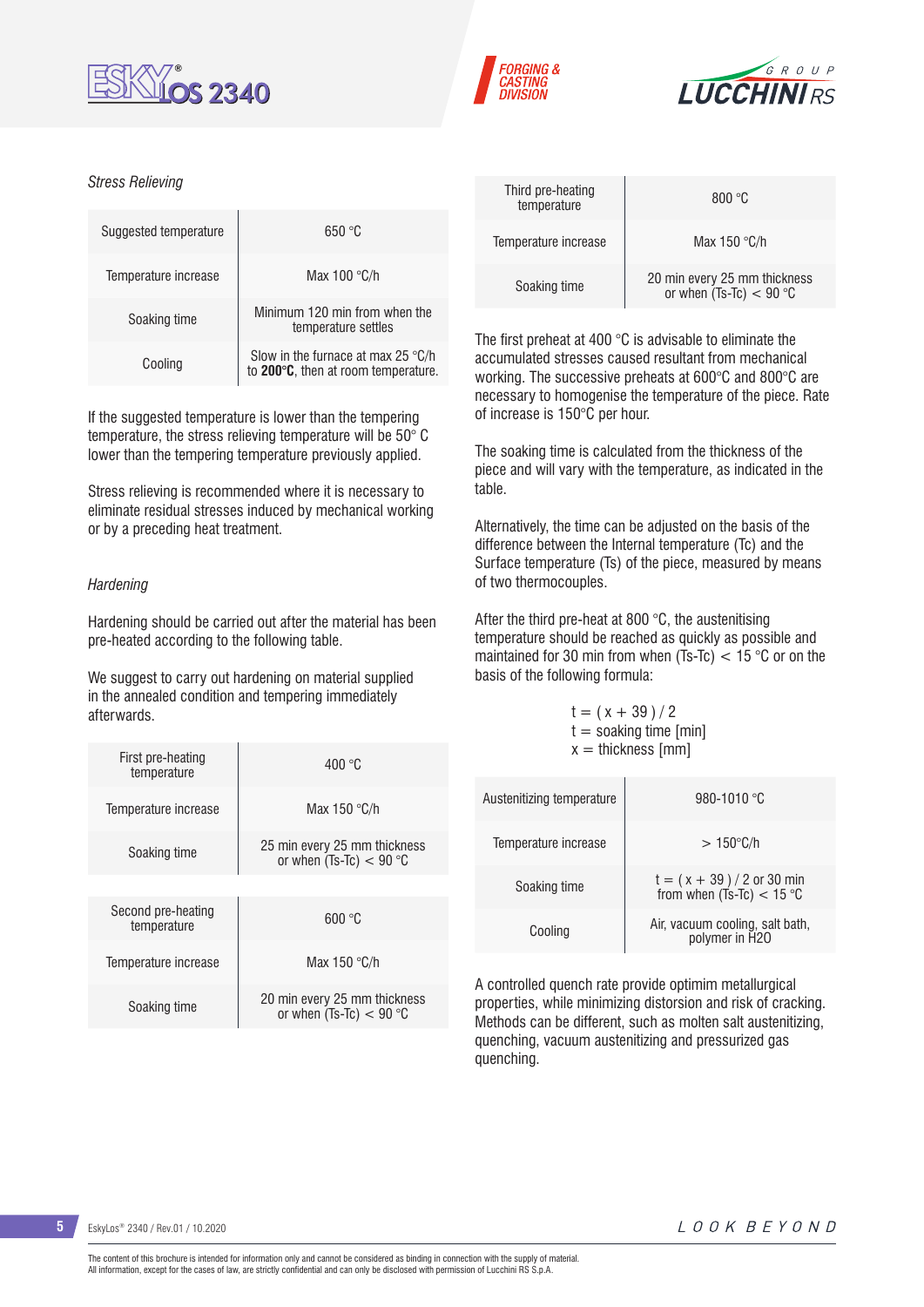





Faster quench rates result in increased toughness. The cooling rate is a function of the size of the tool and the quenching power of the equipment used.

Directly after quenching, EskyLos® 2340 is hard, brittle and higly stressed; it is vulnerable to cracking spontaneously and must be tempered while still warm. Further tempering will reduce the stress level and hardness, but increase toughness and resistance to cracking in service.

The final hardness level chosen depends on the application and is normally in the range of 42-48 HRc. This is achieved by careful control of temperature and time of tempering. A minimum of two tempers is required to give dimensional stability and the correct metallurgical structure.

Hardness is not the only indicator of how a tool will perform, because tool life is more dependent on the metallurgical structure of the steel, before and after heat treatment.

#### *Tempering*

It is recommended to set the temperature of the first temper at 580 °C, close to the secondary hardness.

The temperature of the second temper must be set on the basis of the required mechanical properties, and must be higher than the temperature applied for the first temper.

The Soaking time for the first and the second temper are calculated by applying the following empirical formula:

> $t' = t'' = 0.8x + 120$  $t' = t'' =$  soaking time [min]  $x =$  thickness [mm]

A third temper at a temperature of 30-50 °C below the maximum temperature previously applied will function as a stress relieving cycle.

Tempers at a temperature between 400 and 550 °C are not advisable, as they reduce the material toughness. Tempers at a temperature lower than 200 °C should not be carried out.

The soaking time for the third temper are calculated by applying the following empirical formula:

> $t''' = 0.8 x + 180$ t''' = soaking time [min]  $x =$  thickness [mm]

| First tempering<br>temperature  | $550 - 580$ °C                                                                                                                         |
|---------------------------------|----------------------------------------------------------------------------------------------------------------------------------------|
| Soaking time                    | $t' = 0.8x + 120$                                                                                                                      |
| Cooling                         | Room temperature                                                                                                                       |
|                                 |                                                                                                                                        |
| Second tempering<br>temperature | Set on the basis of the required<br>mechanical properties, in any case<br>higher than the temperature applied<br>for the first temper. |
| Soaking time                    | $t'' = 0.8x + 120$                                                                                                                     |
| Cooling                         | Room temperature                                                                                                                       |
|                                 |                                                                                                                                        |
| Third tempering<br>temperature  | 30-50 °C lower than the max<br>temperature previously applied                                                                          |
| Soaking time                    | $t'' = 0.8x + 180$                                                                                                                     |
| Cooling                         | Slow cooling in the furnace up to<br>250 °C, then at room temperature                                                                  |
|                                 |                                                                                                                                        |



Tempering curve of a sample which has been austenitised at 980 °C. The diagram shows values obtained after the second temper.

**6** EskyLos® 2340 / Rev.01 / 10.2020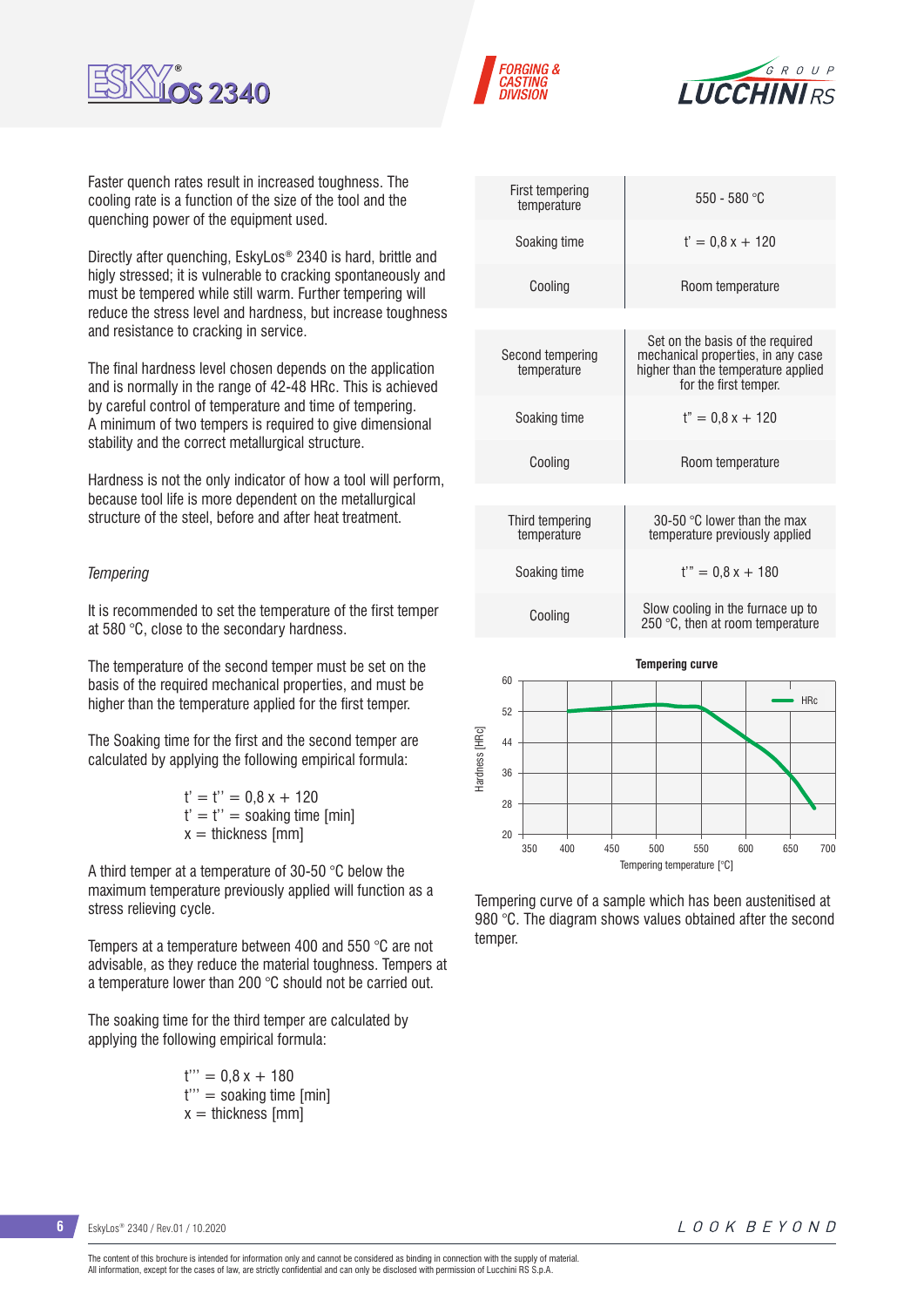

#### *Variation in dimensions during heat treatment*

During the heat treatment of EskyLos® 2340 the phase transformation points are exceeded. Inevitably this causes a variation in the volume of the material. For this reason we recommend leaving enough machining allowance to compensate for the change of dimension due to heat treatment. All the corners should be rounded off.

#### *Nitriding*

The purpose of nitriding is to increase the resistance of the material to wear and abrasion. This treatment is very useful for components where high performance is necessary, as it extends the life of the material. We suggest nitriding the component in the hardened and tempered condition. The tempering temperature must be at least 50 °C higher than the nitriding temperature.

Modern nitriding processes allow the original dimensions of the component to be maintained. We recommend heat treating the component in the finish machined condition.





#### *Remarks*

In accordance with its internal technical instruction LT. MET U002 Lucchini RS has selected highly specialized heat treatment companies, which perform the vacuum hardening complying with Lucchini RS heat treatment procedure I.T.MET – U001.

We strongly recommend to send your dies to one of the heat treatment companies officially approved by Lucchini RS.

For more information don't hesitate to ask to our local Distributor – Service Center or to our Sales Department. In case of different needs of heat treatment (like salt bath) please contact our technical staff of Metallurgy & Laboratories Department.

In any case, other properties can be analysed and studied deeper by Lucchini RS on specific Customer request: please consult Lucchini RS specialists of MET Department.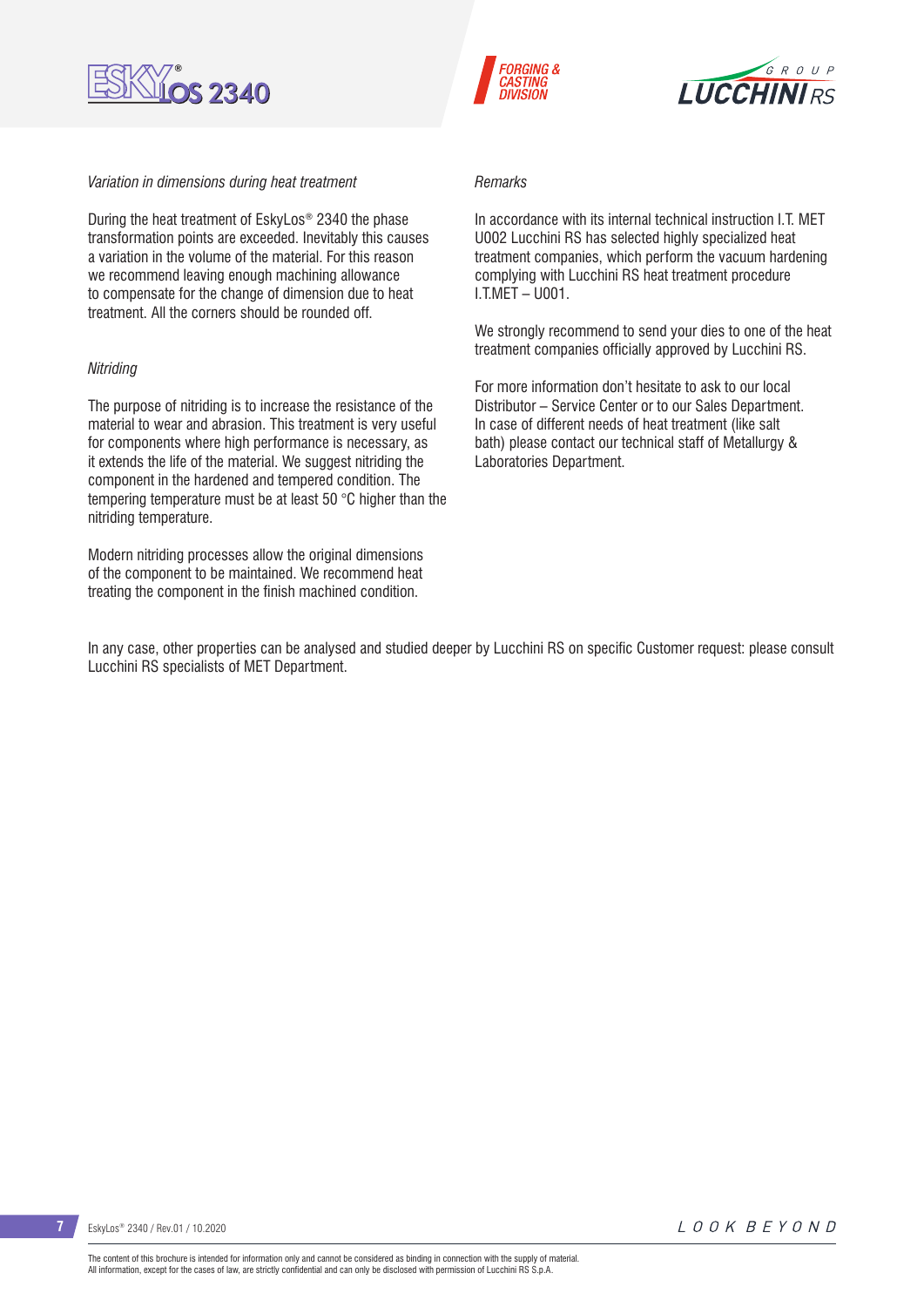





# CCT Curve



### Annealed microstructure of Eskylos® 2340



The annealed microstructure of the as received steel consists essentially of a ferritic matrix with a homogeneous distribution of spheroidized carbides, when examined at 500X, after being polished and etched with 4% Nital, free of excessive banding.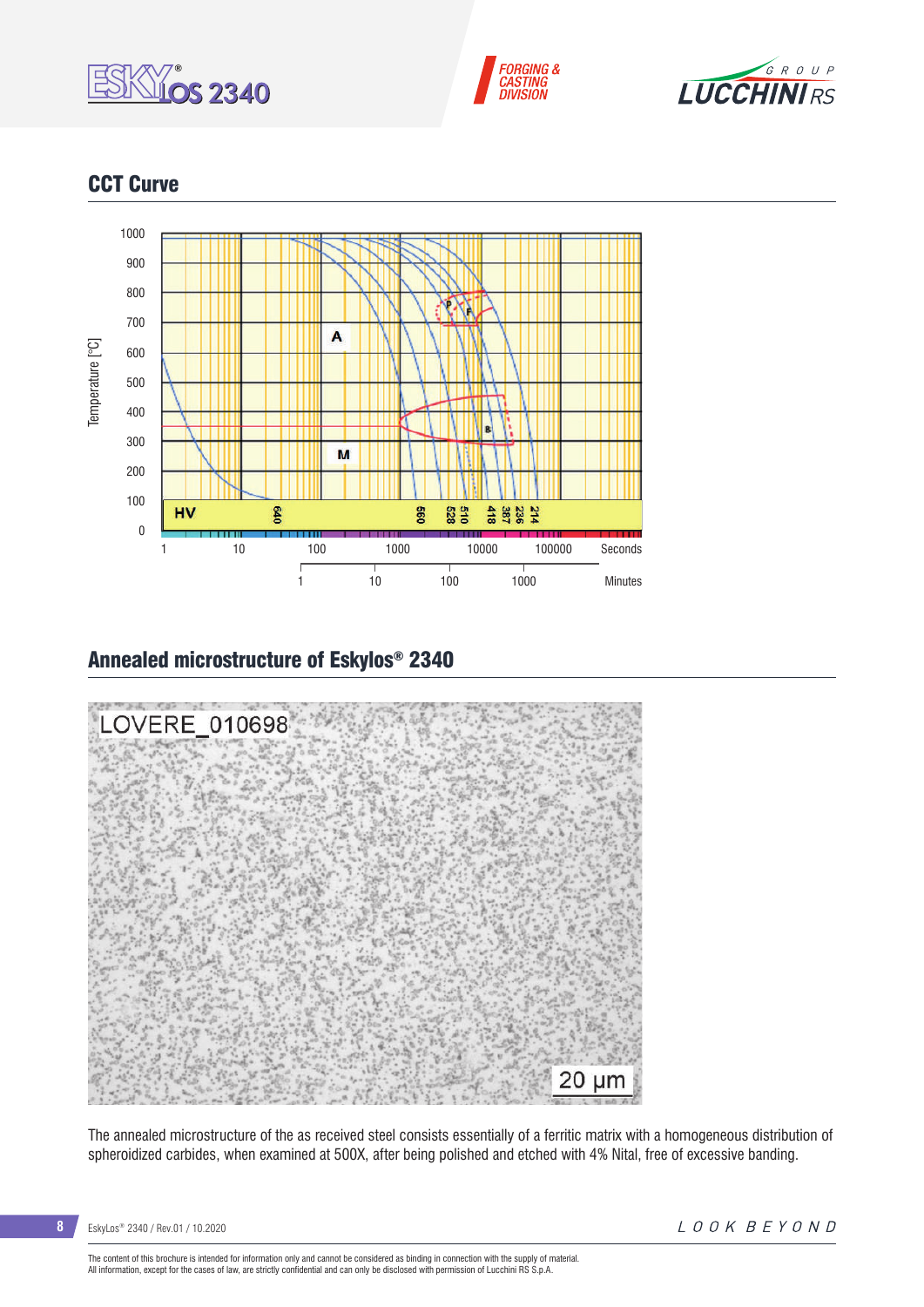





# Quick comparison guide among the different grades for Plastics Industry

The following table shows a quick comparison among the most important characteristics of the pre-hardened grades normally applied in plastic moulding.

| <b>Lucchini RS Mould steel Family for plastics Industry</b> |                                                         |                      |                |                |                         |                |                |                    |                |                |                    |                |                  |                |                |                |                |                |                |
|-------------------------------------------------------------|---------------------------------------------------------|----------------------|----------------|----------------|-------------------------|----------------|----------------|--------------------|----------------|----------------|--------------------|----------------|------------------|----------------|----------------|----------------|----------------|----------------|----------------|
|                                                             | Pre-hardened Not Corrosion Resistant Mould Steel Grades |                      |                |                |                         |                |                |                    |                |                |                    |                |                  |                |                |                |                |                |                |
| Special features<br>and delivered                           |                                                         | <b>KEYLOS</b>        |                |                |                         |                |                |                    |                |                |                    |                |                  |                |                | <b>ESKYLOS</b> |                | <b>BEYLOS</b>  |                |
| conditions                                                  | 1730                                                    | 1730<br>M            | 7225           | <b>ON</b>      | 2312                    | 2311           | <b>UP</b>      | 2738<br><b>MSH</b> |                | 2738 PLUS      | 2738<br><b>MHH</b> | 2002           | 6959             | 2002           | 6959           | 2340           | 2365<br>M      | 2711           | 2714           |
| HB in surface<br>in Annealed<br>condition                   | T                                                       | $\sqrt{2}$           |                |                |                         | $\sqrt{2}$     | $\sqrt{2}$     |                    | /              |                | $\prime$           |                | $\,<$<br>220     |                | $\,<$<br>220   | $\,<$<br>220   | $\,<$<br>220   | $\,<$<br>250   | $\,<$<br>250   |
| HB in surface<br>Pre-hardened                               | $\leq$<br>200                                           | $\leq$<br>210        | 220<br>270     | 280<br>330     | 280<br>330              | 280<br>330     | 280<br>330     | 280<br>330         | 290<br>340     | 300<br>350     | 320<br>360         | 360<br>400     | 370<br>410       | 360<br>400     | 370<br>410     | 400<br>450     | 400<br>450     | 370<br>410     | 370<br>410     |
| Maximum<br>thickness [mm]                                   | 300                                                     | 300                  | 500            | 500            | 600                     | 600            | 800            | 800                | 1.000          | 800            | $1.200$ 1.200      |                | 500              | 500            | 500            | 500            | 500            | 500            | 700            |
| Hardness and<br><b>Wear Resistance</b>                      | 1                                                       | 1                    | 1              | $\overline{2}$ | $\overline{\mathbf{2}}$ | $\overline{2}$ | $\overline{2}$ | 3                  | $\overline{2}$ | 3              | 3                  | 3              | 3                | 3              | 3              | 4              | 4              | 3              | 3              |
| Dearee of<br><b>Through Hardening</b><br>in the section     | 1                                                       | 1                    | 1              | 1              | $\overline{2}$          | $\overline{2}$ | 3              | 3                  | 3              | 3              | 4                  | 4              | 4                | 4              | 4              | 3              | 3              | 3              | 3              |
| Toughness                                                   | 1                                                       | 1                    | $\overline{2}$ | $\overline{2}$ | 1                       | 3              | 3              | 3                  | $\overline{2}$ | 3              | 3                  | 3              | 4                | 3              | 4              | 3              | $\overline{2}$ | 4              | 4              |
| Machinability<br>after Annealing                            | $\sqrt{2}$                                              | $\sqrt{\phantom{a}}$ |                | $\sqrt{2}$     | $\sqrt{2}$              | $\sqrt{2}$     | $\sqrt{ }$     | $\sqrt{2}$         | $\sqrt{2}$     | $\overline{1}$ | $\sqrt{2}$         | $\prime$       | 3                | $\prime$       | 3              | 3              | 3              | 3              | 3              |
| Machinability<br>after Hardening                            | 3                                                       | 3                    | $\overline{2}$ | 1              | 4                       | $\overline{2}$ | $\overline{2}$ | $\overline{2}$     | $\overline{2}$ | $\overline{2}$ | $\overline{2}$     | $\overline{2}$ | 1                | $\overline{2}$ | 1              | 1              | 1              | 1              | 1              |
| Etch-Grainability                                           | 1                                                       | 1                    | 1              | $\overline{2}$ | $\bf{0}$                | 3              | 3              | 3                  | 3              | 3              | 3                  | 3              | $\boldsymbol{2}$ | 4              | 4              | 4              | 4              | $\overline{2}$ | $\overline{2}$ |
| Polishability                                               | $\overline{2}$                                          | $\overline{2}$       | $\overline{2}$ | $\overline{2}$ | $\bf{0}$                | 3              | 3              | 3                  | 3              | 3              | 3                  | 3              | $\overline{2}$   | 4              | 4              | 4              | 4              | 3              | 3              |
| Repair<br>by Welding                                        | 1                                                       | 1                    | 1              | $\mathbf{0}$   | $\bf{0}$                | 1              | 1              | $\overline{2}$     | 1              | $\overline{2}$ | $\overline{2}$     | $\overline{2}$ | 1                | $\overline{2}$ | 1              | $\mathbf{1}$   | 1              | 1              | 1              |
| <b>Thermal</b><br>Conductivity                              | 3                                                       | 3                    | $\overline{2}$ | $\overline{2}$ | $\overline{2}$          | $\overline{2}$ | $\overline{2}$ | 3                  | $\overline{2}$ | 3              | 3                  | 3              | $\overline{2}$   | 3              | $\overline{2}$ | $\mathbf{1}$   | 1              | $\overline{2}$ | $\overline{2}$ |
| Corrosion<br>Resistance                                     | 0                                                       | 0                    | 0              | 0              | $\bf{0}$                | $\bf{0}$       | $\bf{0}$       | 0                  | 0              | 0              | 0                  | 0              | 0                | 0              | $\bf{0}$       | $\bf{0}$       | 0              | 0              | 0              |

**4 Excellent 3 Very Good 2 Good 1 Normal 0 Unsuitable**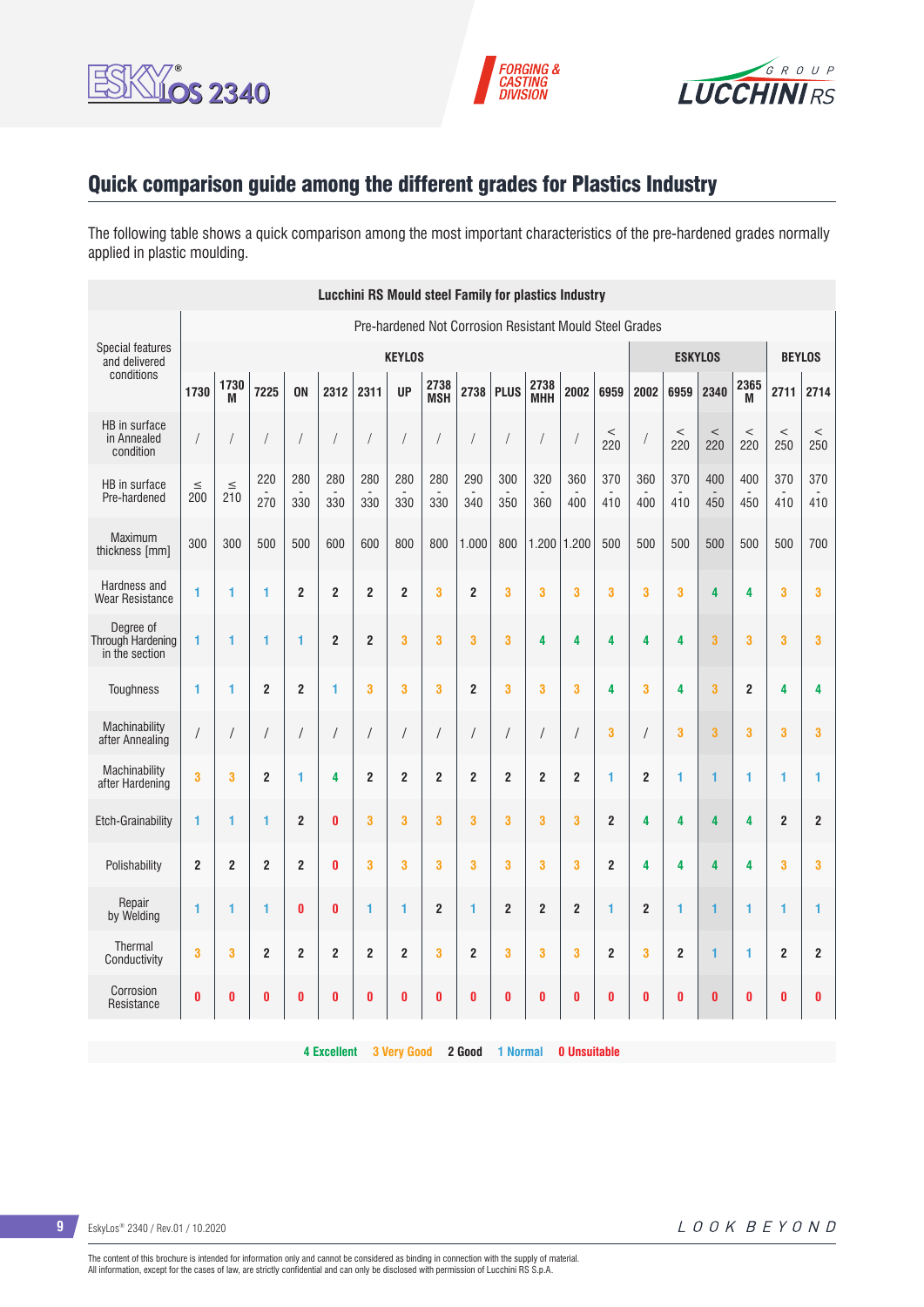





### Quick comparison guide among the different Hot Work Tool Steel Grades

The following table shows a quick comparison among the most important characteristics of the Hot Work tool Steel grades produced by Lucchini RS.

|                                                  | <b>Lucchini RS Hot Work tool Steel Family</b> |                         |                |                    |                |                         |                |                                         |                |                     |              |            |                |                |                         |  |
|--------------------------------------------------|-----------------------------------------------|-------------------------|----------------|--------------------|----------------|-------------------------|----------------|-----------------------------------------|----------------|---------------------|--------------|------------|----------------|----------------|-------------------------|--|
|                                                  |                                               |                         |                |                    |                |                         |                | <b>Annealed Not Corrosion Resistant</b> |                |                     |              |            |                |                |                         |  |
| <b>Special features</b><br>and delivered         | <b>KEYLOS</b>                                 | <b>BEYLOS</b>           |                |                    |                |                         |                |                                         |                | <b>ESKYLOS</b>      |              |            |                |                |                         |  |
| conditions                                       | 6959                                          | 2329                    | 2711           | 2714               | 2340           | 2343                    | 2344           | 2365M                                   | 2367           | 6959                | 2340         | 2343       | 2344           | 2365M          | 2367                    |  |
| HB in surface<br>In Annealed<br>condition        | $<$ 220                                       | $<$ 220                 | $<$ 220        | < 220              | $<$ 220        | $<$ 220                 | $<$ 220        | < 220                                   | $<$ 220        | < 220               | < 220        | < 220      | $<$ 220        | < 220          | $<$ 220                 |  |
| HB in surface<br>Hardened after<br>machining     | 370<br>410                                    | 370<br>410              | 370<br>410     | 370<br>410         | 400<br>450     | 400<br>450              | 400<br>450     | 400<br>450                              | 400<br>450     | 370<br>410          | 400<br>450   | 400<br>450 | 400<br>450     | 400<br>450     | 400<br>450              |  |
| Maximum<br>thickness [mm]                        | 500                                           | 600                     | 500            | 700                | 500            | 500                     | 500            | 500                                     | 500            | 500                 | 500          | 500        | 500            | 500            | 500                     |  |
| Hardness and<br><b>Wear Resistance</b>           | 3                                             | 3                       | 3              | 3                  | 4              | 4                       | 4              | 4                                       | 4              | 3                   | 4            | 4          | 4              | 4              | 4                       |  |
| Degree of<br>Through Hardening<br>in the section | 4                                             | $\overline{2}$          | 3              | 3                  | 3              | $\overline{\mathbf{3}}$ | 3              | 3                                       | 3              | 4                   | 3            | 3          | 3              | 3              | $\overline{\mathbf{3}}$ |  |
| Toughness                                        | 4                                             | 1                       | 4              | 4                  | 3              | 3                       | $\overline{2}$ | $\overline{2}$                          | $\overline{2}$ | 4                   | 3            | 3          | $\overline{2}$ | $\overline{2}$ | $\overline{2}$          |  |
| Machinability<br>after Annealing                 | 3                                             | 3                       | 3              | 3                  | 3              | 3                       | 3              | 3                                       | 3              | 3                   | 3            | 3          | 3              | 3              | $\overline{\mathbf{3}}$ |  |
| Machinability<br>after Hardening                 | 1                                             | $\overline{2}$          | 1              | 1                  | 1              | 1                       | 1              | 1                                       | 1              | 1                   | $\mathbf{1}$ | 1          | 1              | 1              | 1                       |  |
| Etch-Grainability                                | $\overline{2}$                                | $\overline{\mathbf{c}}$ | $\overline{2}$ | $\boldsymbol{2}$   | $\overline{2}$ | $\overline{\mathbf{c}}$ | $\overline{2}$ | $\overline{\mathbf{c}}$                 | $\mathbf 2$    | 4                   | 4            | 4          | 4              | 4              | 4                       |  |
| Polishability                                    | $\overline{2}$                                | $\overline{2}$          | $\overline{2}$ | $\overline{2}$     | $\overline{2}$ | $\overline{2}$          | $\overline{2}$ | $\overline{2}$                          | $\overline{2}$ | 4                   | 4            | 3          | 3              | 4              | 3                       |  |
| Repair<br>by Welding                             | 1                                             | 1                       | 1              | 1                  | 1              | 1                       | 1              | 1                                       | 1              | 1                   | 1            | 1          | 1              | 1              | 1                       |  |
| <b>Thermal</b><br>Conductivity                   | $\overline{2}$                                | $\overline{2}$          | $\overline{2}$ | $\overline{2}$     | 1              | 1                       | $\blacksquare$ | 1                                       | 1              | $\overline{2}$      | $\mathbf{1}$ | 1          | 1              | 1              | $\blacksquare$          |  |
| Corrosion<br>Resistance                          | $\bf{0}$                                      | 0                       | $\bf{0}$       | $\bf{0}$           | $\bf{0}$       | $\bf{0}$                | $\bf{0}$       | O                                       | $\bf{0}$       | 0                   | $\bf{0}$     | $\bf{0}$   | $\bf{0}$       | $\bf{0}$       | $\bf{0}$                |  |
|                                                  |                                               |                         |                | <b>4 Excellent</b> |                | <b>3 Very Good</b>      | 2 Good         | 1 Normal                                |                | <b>0 Unsuitable</b> |              |            |                |                |                         |  |

The information and the data presented here are typical or average values and are not a guarantee of maximum or minimum values.

Applications specifically suggested for materials described herein and in the quick comparison guide among the different grades are made solely for the purpose of illustration to enable the reader to make his own evaluation and are not intended as warranties, either express or implied, of fitness for these or other purposes.

**10** EskyLos® 2340 / Rev.01 / 10.2020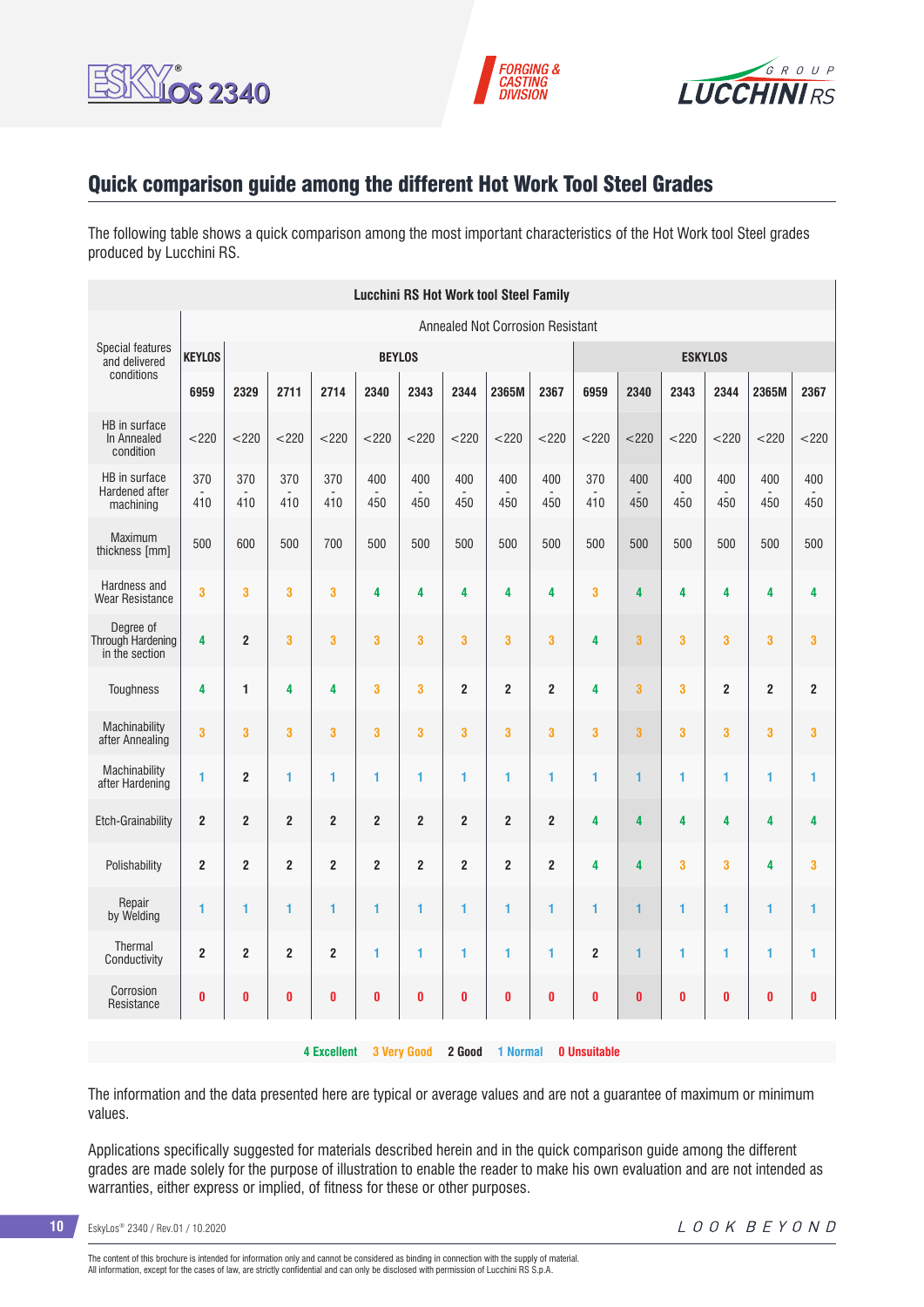





## The advantages of the ESR technology

The ESR (Electro-Slag-Melting) manufacturing technology offers the following advantages:

- increase of material toughness:
- high micro-cleanness level:
- total isotropy of the material;
- very low segregation level.

The ESR process is based on ingot remelting, through a traditional VD (vacuum degassing) process, using a particular copper ingot mould that contains basic slag.

The ingot is remelted in a way that the liquid metal passes through the slag, which acts as a filter and retains the inclusions.

The process of solidification inside the ingot mould is faster than in a traditional process.

The result is homogeneous and isotropic steel.









Thanks to the ESR process, EskyLos® 2340 satisfies the most difficult requirements in terms of toughness and suitability to polishing. It is suitable for the manufacture of moulds subjected to mirror polishing and to high mechanical stress.

**11** EskyLos® 2340 / Rev.01 / 10.2020

LOOK BEYOND

The content of this brochure is intended for information only and cannot be considered as binding in connection with the supply of material. All information, except for the cases of law, are strictly confidential and can only be disclosed with permission of Lucchini RS S.p.A.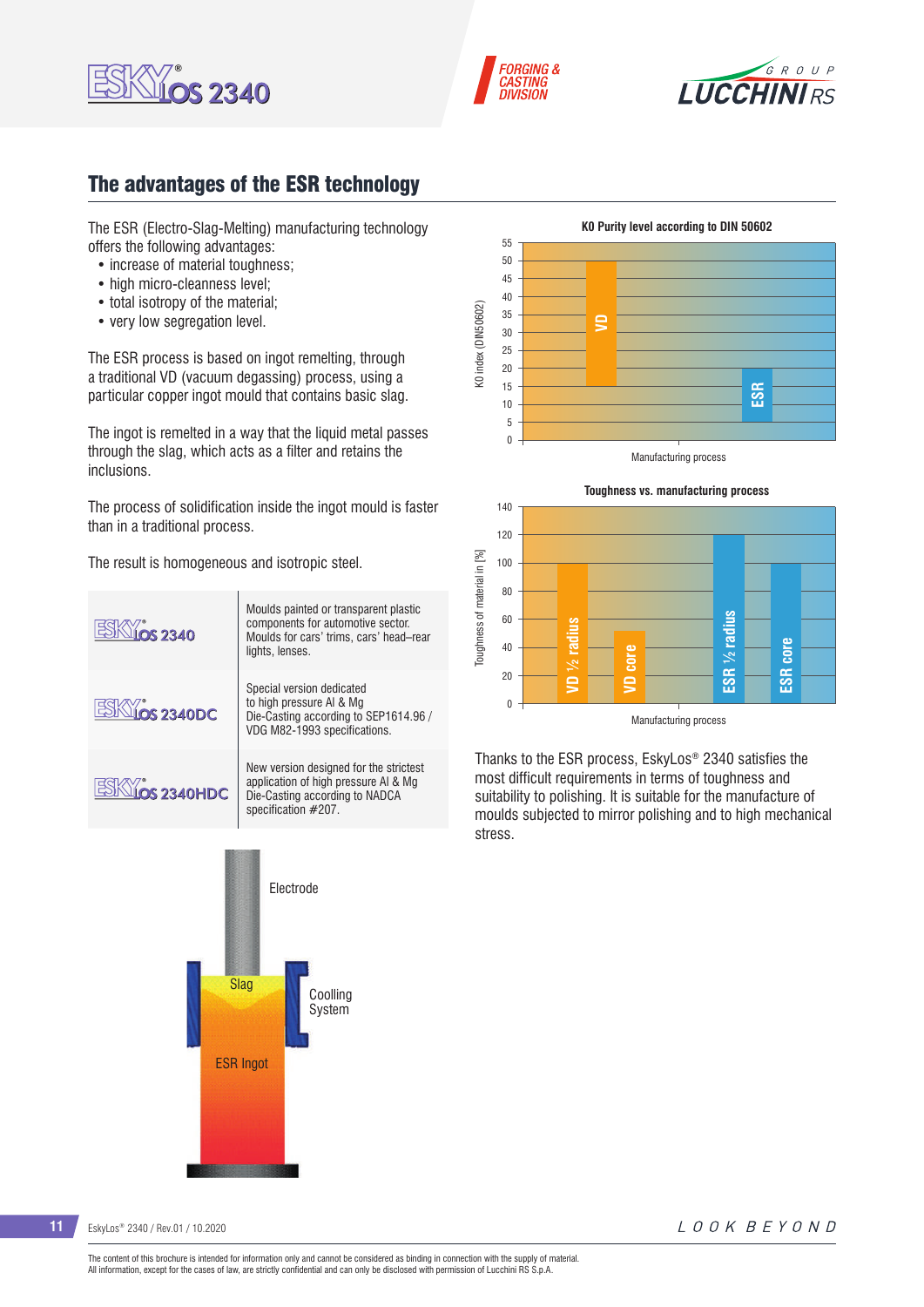





# Guidance for machining

 $\overline{1}$ 

The following parameters are indicative only and must be adapted to the particular application and to the machinery employed. The data refer to material in the annealed condition. Hardness 220 HB max.

#### *Turning*

|                                      | Rough machining | Finish machining |                                         |                |  |  |  |  |  |
|--------------------------------------|-----------------|------------------|-----------------------------------------|----------------|--|--|--|--|--|
| Type of insert                       | P20-P40 coated  | <b>HSS</b>       | P <sub>10</sub> -P <sub>20</sub> coated | Cermet         |  |  |  |  |  |
| V <sub>c</sub> cutting speed [m/min] | $170 \div 220$  | $(\star)$        | $200 \div 250$                          | $240 \div 300$ |  |  |  |  |  |
| a, cutting depth [mm]                | $1 \div 5$      | $(\star)$        |                                         | < 0.5          |  |  |  |  |  |

#### *Milling*

|                                      | Rough machining                             |                                         |            |  |  |  |
|--------------------------------------|---------------------------------------------|-----------------------------------------|------------|--|--|--|
| Type of insert                       | P <sub>25</sub> -P <sub>35</sub> not coated | P <sub>25</sub> -P <sub>35</sub> coated | <b>HSS</b> |  |  |  |
| V <sub>c</sub> cutting speed [m/min] | $160 \div 240$                              | $180 \div 280$                          | $(\star)$  |  |  |  |
| $fz$ feed [mm]                       | $0,15 \div 0,3$                             | $0.15 \div 0.3$                         | $(\star)$  |  |  |  |
| a, cutting depth [mm]                | $2 \div 4$                                  | $2 \div 4$                              | $(\star)$  |  |  |  |

|                         | Pre-finishing                               |                                         |               |  |  |  |
|-------------------------|---------------------------------------------|-----------------------------------------|---------------|--|--|--|
| Type of insert          | P <sub>10</sub> -P <sub>20</sub> not coated | P <sub>10</sub> -P <sub>20</sub> coated | <b>HSS</b>    |  |  |  |
| V cutting speed [m/min] | $180 \div 260$                              | $200 \div 280$                          | $(\texttt{'}$ |  |  |  |
| $f$ , feed [mm]         | $0,2 \div 0,3$                              | $0,2 \div 0,3$                          | $(\star)$     |  |  |  |
| a, cutting depth [mm]   | $1 \div 2$                                  | $1 \div 2$                              | $(\star)$     |  |  |  |

|                                      | Finishing                                   |                                         |                 |  |  |  |
|--------------------------------------|---------------------------------------------|-----------------------------------------|-----------------|--|--|--|
| Type of insert                       | P <sub>10</sub> -P <sub>20</sub> not coated | P <sub>10</sub> -P <sub>20</sub> coated | Cermet P15      |  |  |  |
| V <sub>c</sub> cutting speed [m/min] | $200 \div 280$                              | $220 \div 300$                          | $240 \div 330$  |  |  |  |
| $f$ , feed [mm]                      | $0,05 \div 0,2$                             | $0,05 \div 0,2$                         | $0,05 \div 0,2$ |  |  |  |
| a, cutting depth [mm]                | $0.5 \div 1$                                | $0.5 \div 1$                            | $0.3 \div 0.5$  |  |  |  |

#### *(\*) not advisable*

**12** EskyLos® 2340 / Rev.01 / 10.2020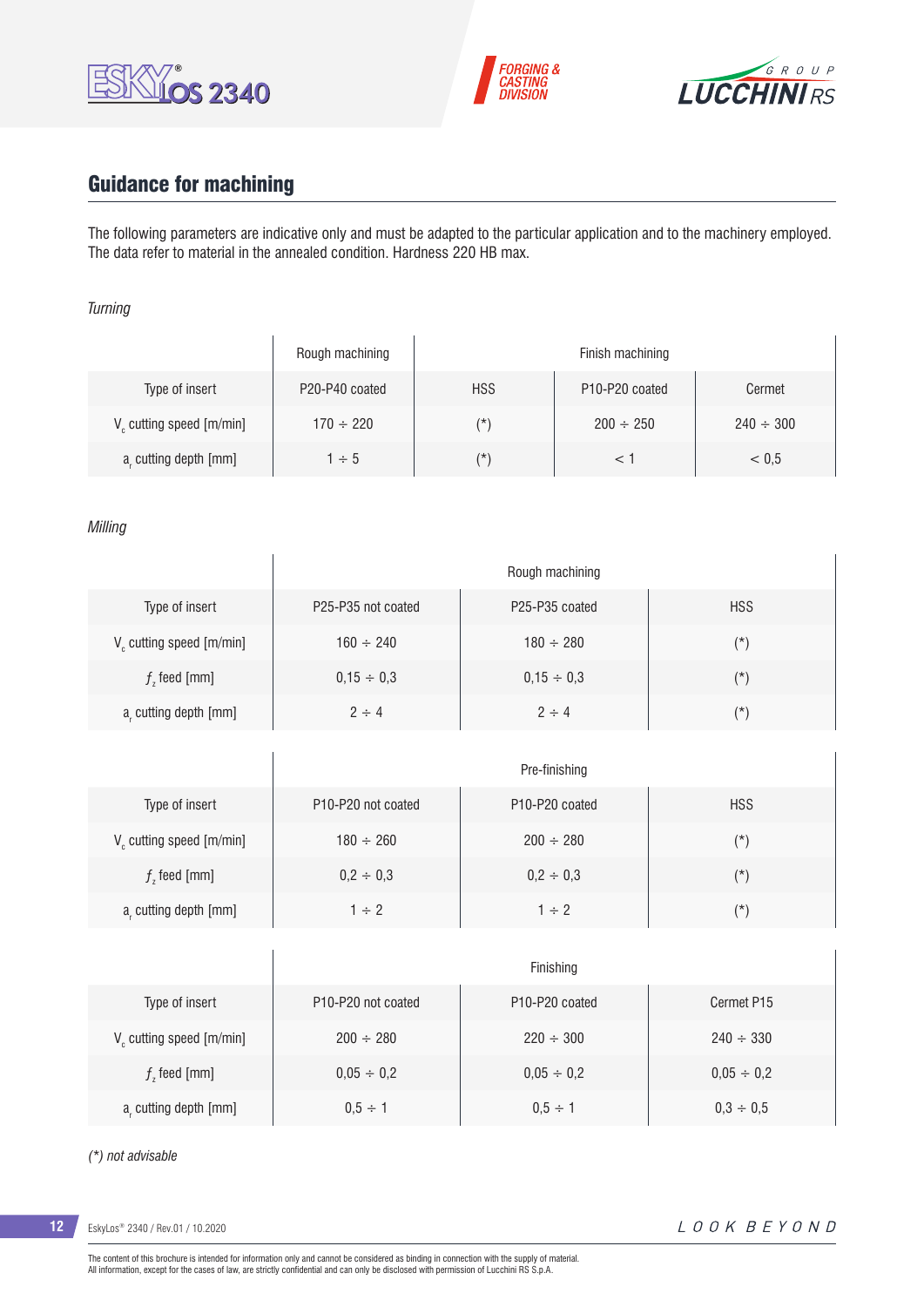





### *Drilling*

| Type of insert                       | tip with interchangeable inserts | <b>HSS</b> | brazed tip       |
|--------------------------------------|----------------------------------|------------|------------------|
| V <sub>c</sub> cutting speed [m/min] | $190 \div 220$                   | (*         | $60 \div 80$     |
| $fz$ feed per turn [mm/turn]         | $0.05 \div 0.15$                 | (*         | $0.15 \div 0.25$ |

#### *(\*) not advisable*

### *General formulae*

| Type of machining             | Drilling                                                                                                          | Milling                                                                           |
|-------------------------------|-------------------------------------------------------------------------------------------------------------------|-----------------------------------------------------------------------------------|
| n: number of turns of mandrel | $V_c * 1000 / \pi * D_c$                                                                                          | $V_r * 1000 / \pi * D_c$                                                          |
| $Vf$ : feed speed [m/min]     | $V_{f} = f_{7}$ * n                                                                                               | $V_{f} = f_{i} * n * z_{n}$                                                       |
| $fz$ feed per turn [mm/turn]  | -                                                                                                                 | $f_{n} = V_{f} / n$                                                               |
| <b>Note</b>                   | D <sub>r</sub> : Milling cutter or tip diameter [mm]<br>V <sub>c</sub> : cutting speed [m/min]<br>$f$ : feed [mm] | $f_n$ : feed per turn [mm/turn]<br>z <sub>a</sub> : No. of milling cutter inserts |

#### Approximate equivalent values between hardness and ultimate tensile strength

| HB         | 530   | 520   | 512   | 495   | 480   | 471   | 458   | 445   | 430   | 415   | 405   | 390   | 375   |
|------------|-------|-------|-------|-------|-------|-------|-------|-------|-------|-------|-------|-------|-------|
| <b>HRc</b> | 54    | 53    | 52    | 51,1  | 50,2  | 49,1  | 48,2  | 47    | 45,9  | 44,5  | 43,6  | 41,8  | 40,5  |
| <b>MPa</b> | 1.900 | 1.850 | .800  | 1.750 | 1.700 | 1.650 | 1.600 | 1.550 | 1.500 | 1.450 | 1.400 | 1.350 | 1.300 |
|            |       |       |       |       |       |       |       |       |       |       |       |       |       |
| HB         | 360   | 350   | 330   | 320   | 305   | 294   | 284   | 265   | 252   | 238   | 225   | 209   | 195   |
| <b>HRc</b> | 38,8  | 37,6  | 35,5  | 34,2  | 32,4  | 31    | 29    | 27    | $- -$ | --    | --    | $- -$ | --    |
| <b>MPa</b> | 1.250 | 1.200 | 1.150 | 1.100 | 1.050 | 1.000 | 950   | 900   | 850   | 800   | 750   | 700   | 650   |